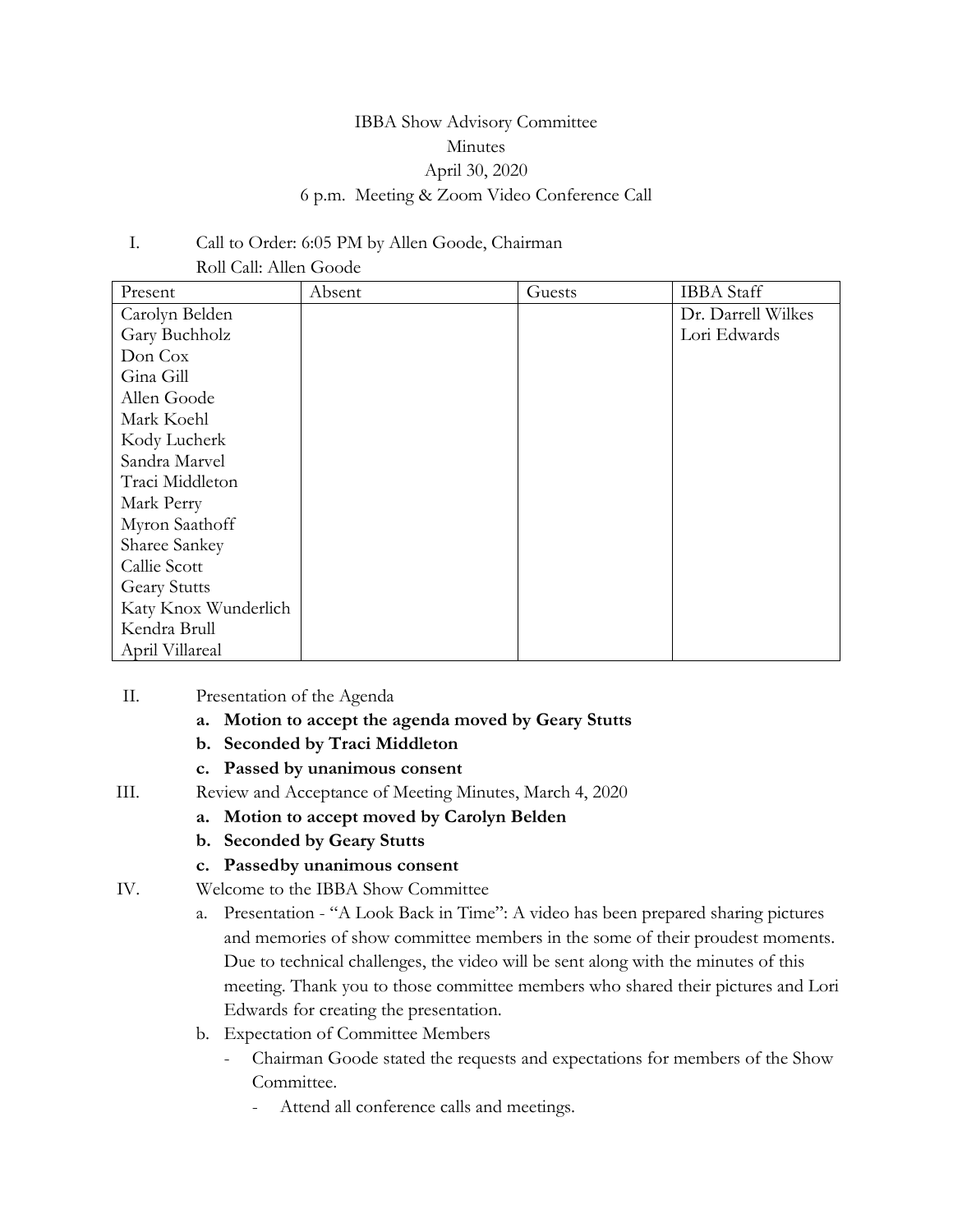- i. Miss no more than 2 without prior notice
- Serve on at least one sub-committee
- Serve on a Show Ethics Committee at at-least one show
- Be an example in our show community, an ambassador for the breed and IBBA, and with do so with integrity
- c. Discussion of Committee Member Terms
	- As approved by the Committee at the February 18, 2020 meeting, this year committee terms will be determined by drawing
	- There will be three 3-year terms of 5 members
	- It was recommended and agreed to draw for terms at our Futurity meeting
	- Goode & Saathoff will serve 1-year terms
	- Chairman Goode suggested that the newest Committee members of Buchholz and Perry serve 3-year terms as they have not served in any previous years.
		- The motions to accept this proposal was **Moved by Carolyn Belden**
		- **Seconded by Traci Middleton**
		- **Passed by unanimous consent**
- V. Show Committee Operating Account
	- Chairman Goode presented that there has been no substantial change since the national show as awards and the show program had been paid for.
	- There were a couple of ties in the final standings of the Runner Up Show Animals of the Year for which trays will be purchased.

## VI. Old Business

- a. 2020-2021 Judge Assignments
	- Chairman Goode reviewed the election results and final acceptances made for the judges for the upcoming year.
		- ii. Bill Cawley, will judge the IBBA National Show at the Houston Livestock Show
		- iii. Ed Baranowski, thanked the Committee but declined to judge
		- iv. Lee Pritchard, will judge The Brangus Futurity
		- v. Shane Bedwell, will judge the Western National at the State Fair of Oklahoma
		- vi. Doug Pierce, will judge the National Show of Merit at the State Fair of Louisiana
		- vii. Stuart Watkins, will judge The Texas Invitational
- b. Recap of the Houston, International Show Events
	- i. Review of the check in process
		- Chairman Goode opened a discussion of the check in process for this coming year.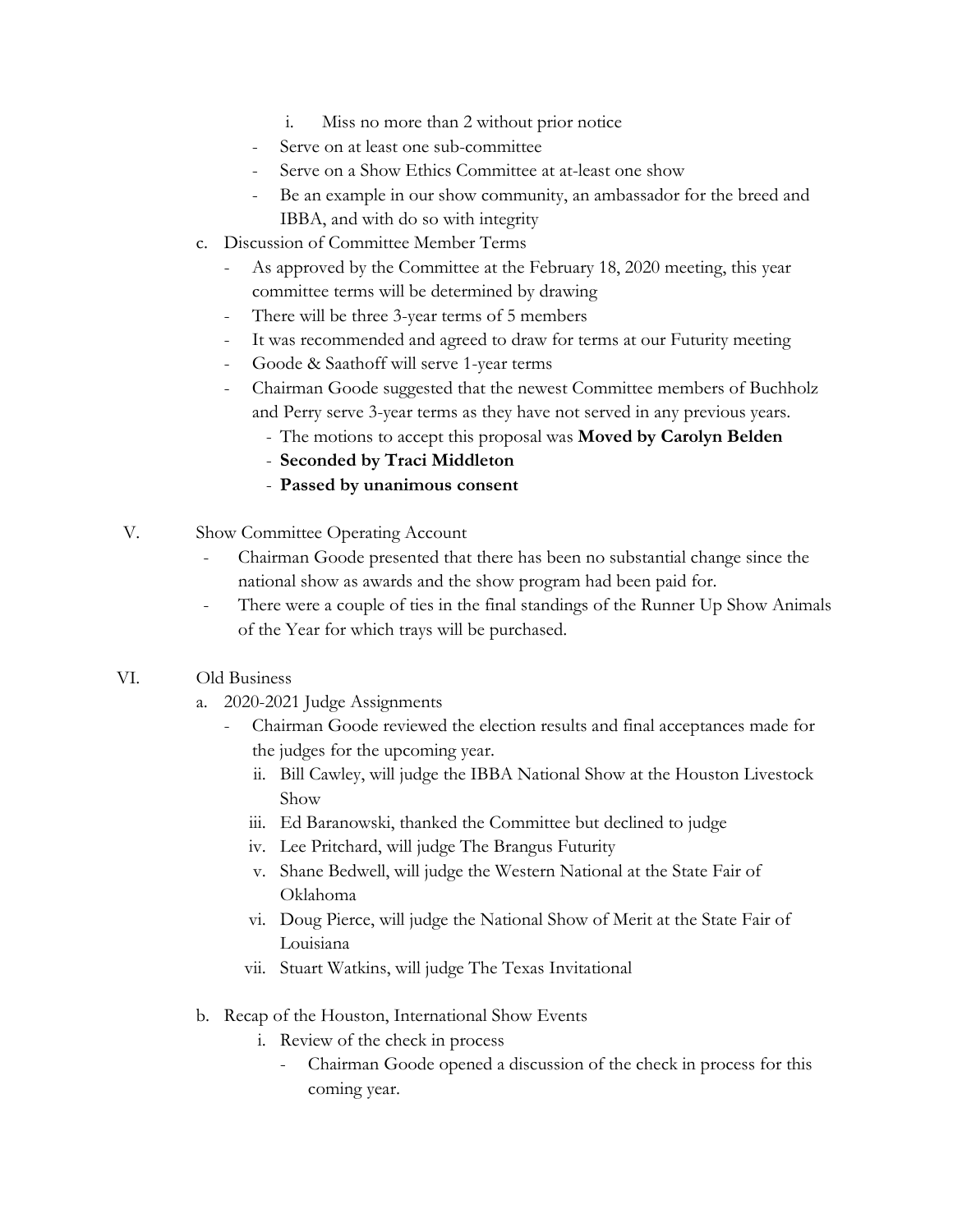- It was debated whether to check in in at a central location or check in in at the stalls at a stated time. It was presented that checking in at the stalls is safer than leading cattle. On the other side it was presented that some exhibitors do not adhere to the stall check in times and must be found to complete the process at a later time.
- The process of stamping certificates to verify identity was discussed.
- The process of checking polls and color was also discussed, and how these issues can change over time.
- The following motion was presented: "The Standard of Excellence **check in will be conducted in exhibitor stalls at stated times. Certificates will be stamped once an animal's identity has been verified by brand or ear tattoo. The stamp verifies identity only. Entry animals' polls and color will be checked at each show."**
	- **Moved by Sandra Marvel**
	- Seconded by Mark Koehl
	- Passed by Unanimous Consent
- ii. Show Animal of the Year Presentation
	- A review of the presentation in Houston was discussed. Expected changes to the venue at the Houston Livestock Show were presented by Genetic Edge Sale Chairman Don Cox.
	- The Committee will consider the time and location for the 2021 presentation later in the year.

## VII. New Business

a. 2020-2021 Standard of Excellence Show Designations

Chairman Goode began a discussion of the selection and designation of the Standard of Excellence (SOE) National and Regional points shows for the 2020 – 2021 Show Year.

The number of entries in the previous year was reviewed in the Appendix A of the Agenda. The numbers reflect that the Texas Invitational had more entries than the Western National, and that the two Regional point shows in Florida are approaching the same number of entries as some of the long-standing National point Shows.

Regarding the designation of Regional point shows, the low number of entries at the Ozark Empire, Arizona National and Dixie National was reviewed and discussed. It was discussed the worthiness of awarding points for shows that do not meet the minimum of 30 head as provided in the Standard of Excellence Guidelines.

Earlier this year, it had been discussed if the number of shows whose points are considered in the final tabulation should be increased from four to five.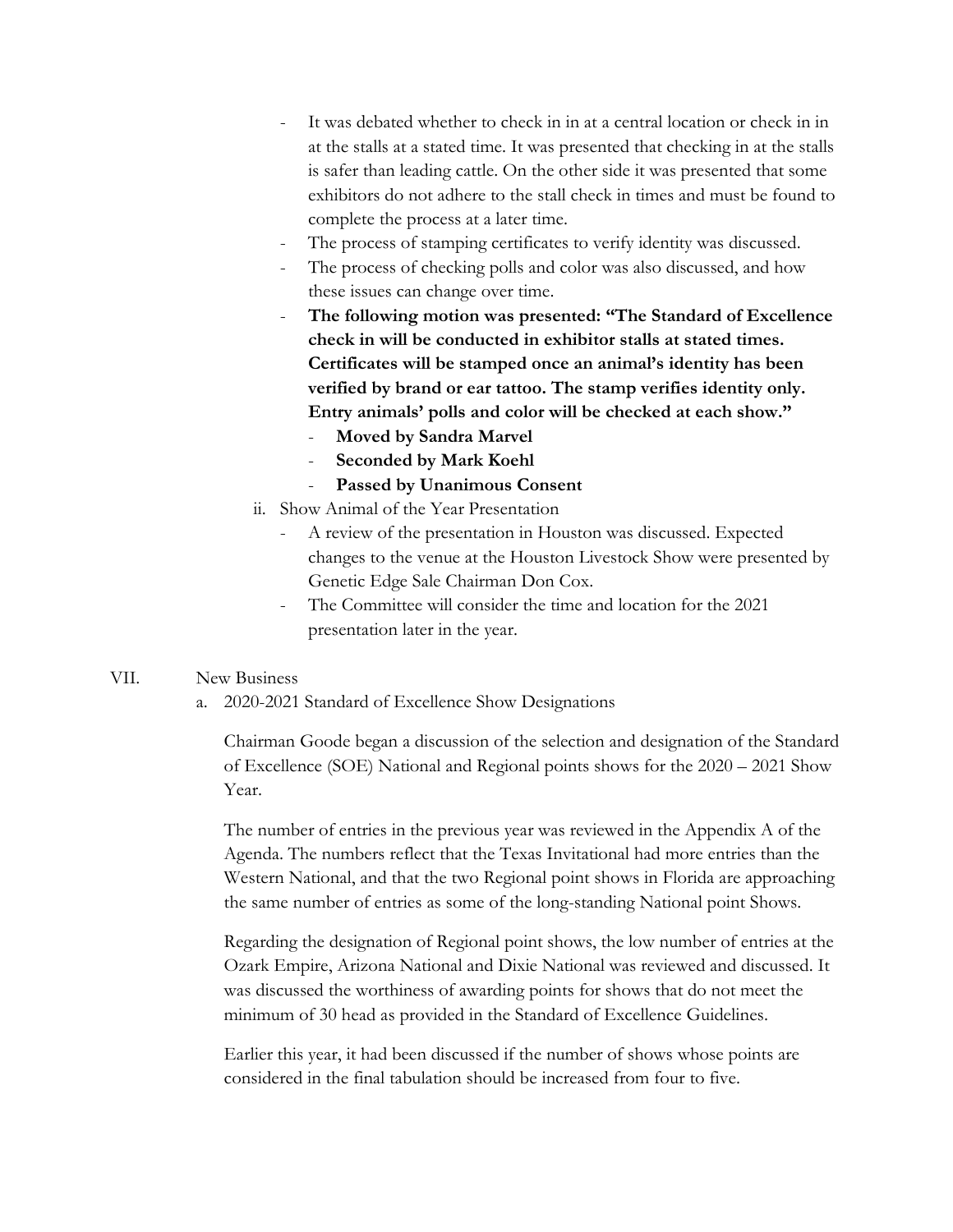**The following motions were presented and passed:**

- **1. Motion to designate The Texas Invitational and The State Fair of Florida as SOE National Point Shows for the 2020 – 2021 Show Year.**
	- **Moved by Geary Stutts**
	- **Seconded by Traci Middleton**
	- **Passed by Unanimous Consent**
- **2. Motion to require SOE Regional Shows to have a minimum of 30 head of cattle shown to receive points in the current show year.**
	- **Motion by Don Cox**
	- **Seconded by Koehl**
	- Passed by Unanimous Consent
- **3. Motion to designate the following slate of shows as the IBBA SOE** 
	- **National and Regional Point Shows for the 2020 2021 Show Year. The National Shows**
		- **IBBA National Show, Houston Livestock Show & Rodeo**
		- **The Brangus Futurity, Beaumont, Texas**
		- **The National Show of Merit, State Fair of Louisiana**
		- **The Western National, State Fair of Oklahoma**
		- **The Texas Invitational, Bryan, Texas**
		- **The State Fair of Florida, Tampa, Florida**

**The Regional Shows** 

- **Ozark Empire, Missouri**
- **Jacksonville Fair, Jacksonville, Florida**
- **Arizona National Livestock Show, Phoenix, Arizona**
- **Fort Worth Livestock Show & Rodeo, Fort Worth, Texas**
- **Dixie National Livestock Show, Jackson, Mississippi**
- **San Antonio Livestock Show & Rodeo, San Antonio, Texas**
- **Motion by Don Cox**
- **Seconded by Geary Stutts**
- Passed by Unanimous Consent
- b. 2020 Texas Invitational Planning

Texas Invitational (TI) Chairwoman Gina Gill discussed the planning details in progress and the status of final confirmation of the show pending updates from the Brazos Expo. Goode asked for volunteers to serve on the TI Committee. Working with Gill will be:

- Mark Perry
- Katy Knox Wunderlich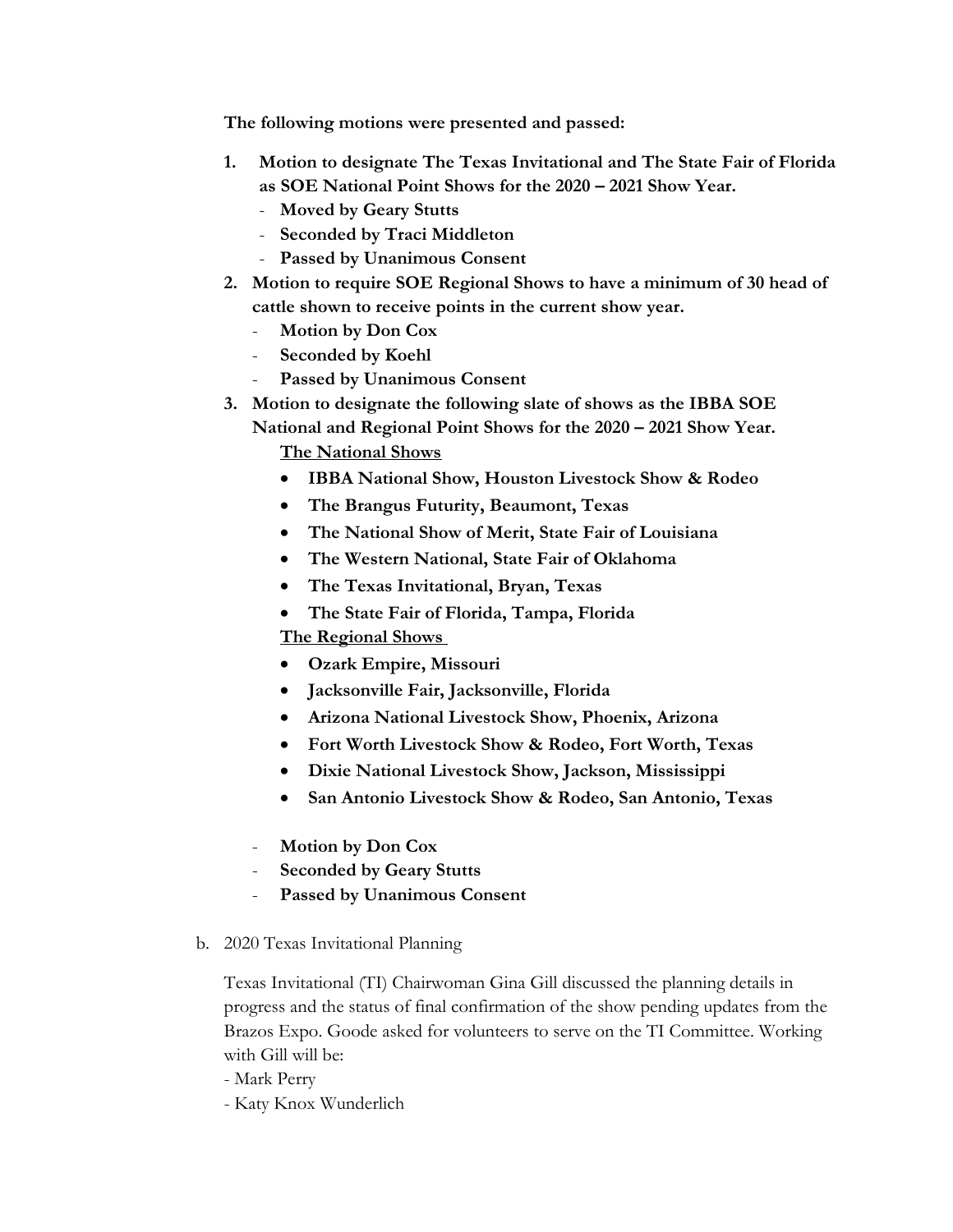- Mark Koehl

- i. Entries fees and the due date were presented and accepted
	- Entry due date of June 1<sup>st</sup>.
	- Entry Fee, \$40
	- Extra Stall, \$20
- c. 2020 Brangus Futurity

Goode discussed the status of the Brangus Futurity in light of the current pandemic and statewide shut. Planning is proceeding with the IJBBA with the expectations to have the show. The deadline for a decision will be June 1<sup>st</sup>.

Goode relayed the report from the IJBBA that they are considering Chickasha, Oklahoma as the location for the 2021 NJBS and thus the Brangus Futurity.

Beginning in 2022, the IJBBA will moving to a proposal and bidding process from the junior state associations to select the show locations.

d. Brangus Group/Pen Shows

Chairman Goode presented the idea of holding Brangus Group and Pen shows at Fort Worth or Houston. Both shows would have targeted audiences. It will take working with the show managements to determine the feasibility.

Goode and Lori Edwards have had a preliminary discussion with the management of Fort Worth. They indicated that pen space is already at full capacity and that while additional Brangus activities would be welcome, cattle would need to be stalled along with the haltered cattle.

It was discussed that Houston has a lot of pen space, but it is a good distance on the other side of the grounds, away from the Brangus show barn.

It was asked that EPD's be included in any competition design.

A sub-Committee was appointed to explore the idea further:

Chairman – Allen Goode

- Sharee Sankey
- Gary Stutts
- Mark Perry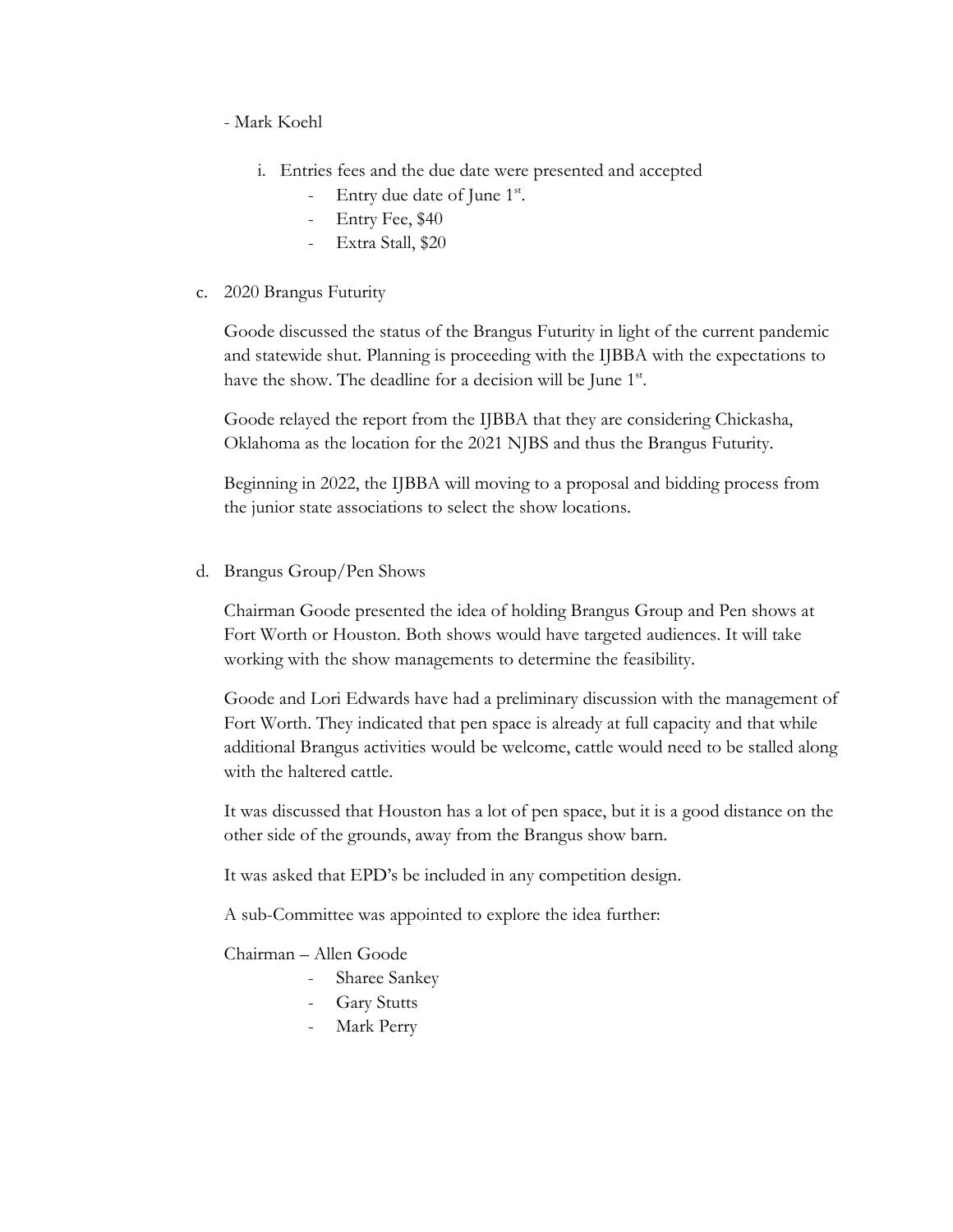- e. 2020-2021 Sub Committee Assignments: Chairman Goode asked for volunteers to serve and work on the sub-committees that make all that Show Committee does possible.
	- i. Sponsorships & Fundraising, Chairman Allen Goode
		- Gary Buchholz
		- Gina Gill
		- Mark Perry
	- ii. Show Awards
		- Lari Scott
		- Carolyn Belden Carson
		- Gina Gill
	- iii. Show Locations, Chairman Don Cox
		- Gary Buchholz
		- Shari Sankey
		- Myron Saathoff
		- April Villareal
	- iv. National Show Program, Chairman Allen Goode
		- Katy Knox Wunderlich
		- Carolyn Belden Carson
	- v. Herdsman of the Year, Chairwoman Sandra Marvel
		- Gina Gill
	- vi. Social, Chairwoman Gina Gill
		- Myron Saathoff
		- Katy Knox Wunderlich
	- vii. Lifetime Achievement, Chairman Mark Koehl
		- Shari Sankey
		- Gina Gill
		- Allen Goode
	- viii. Judges Qualification & Eligibility, Chairman Kody Lucherk
		- Gary Buchholz
		- Katy Knox Wunderlich
		- Geary Stutts
	- ix. UltraBlack & Ultra Red, Chairman Allen Goode
		- Myron Saathoff
		- Shari Sankey
		- Carolyn Carson Belden
		- Gary Buchholz
- f. Additional New Business
	- i. It was announced that long time Brangus breeder, friend and industry veteran Larry Smith has passed away.